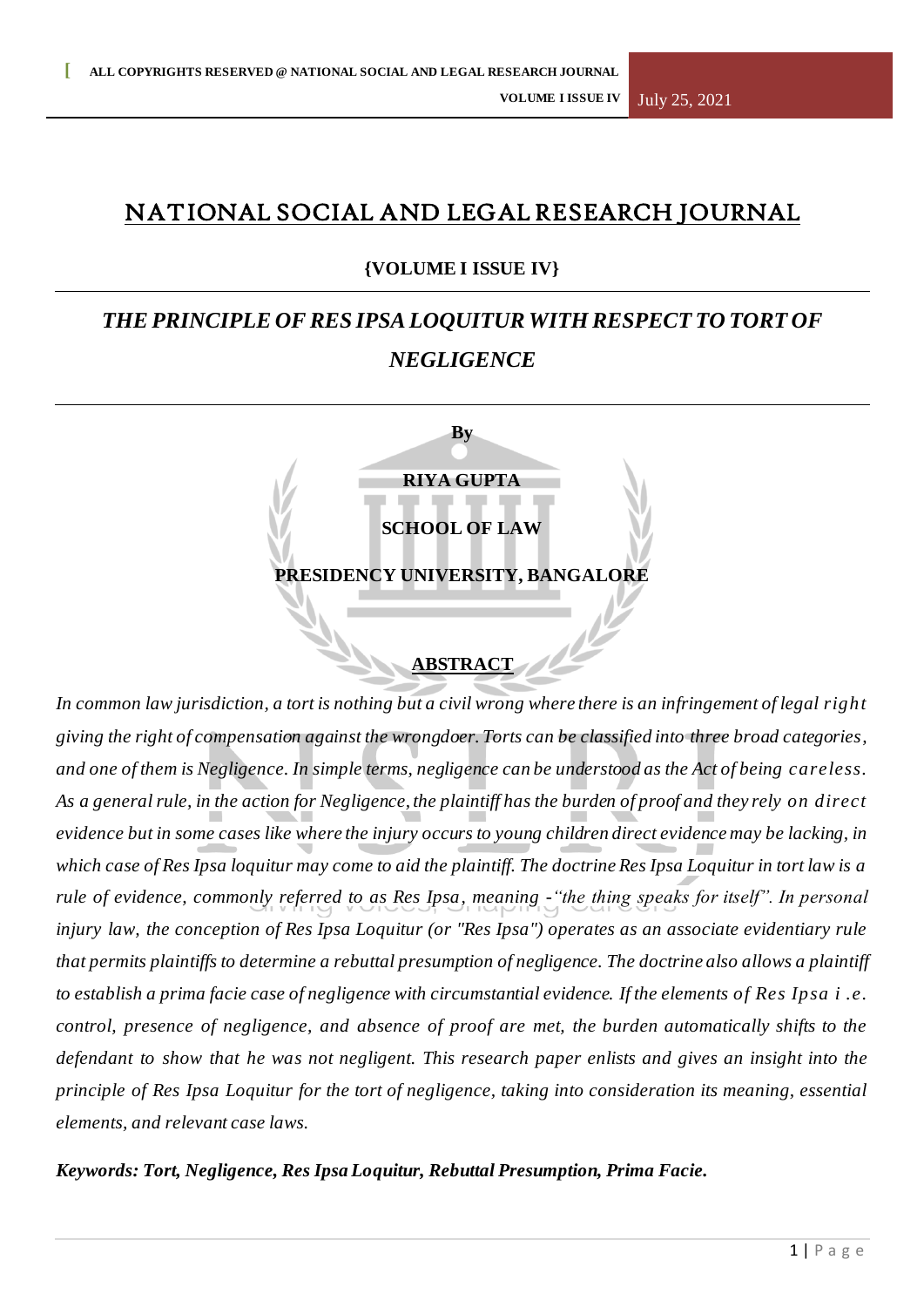## **INTRODUCTION**

Law as a body of rules is essentially anxious with the maintenance of social order by regulating the conduct of individuals in society. In the common law system, Tort, the term is found for civilly actionable harm or wrong, other than a breach of contract, for which courts provide a remedy in the form of an action for damages (Schubert, 2012), which can be defined as:

#### **"***Tort means a civil wrong which is not exclusively a breach of contract or breach of trust***".**<sup>1</sup>

And has the following categories:

- **Intentional Torts:**
- Negligence and;
- Strict Liability;

where the unintentional tort is nothing but commonly Negligence.

In everyday life, **Tort of Negligence** is legal wrongdoing where someone bears at the hands of another i.e. who breaks at taking proper care to avoid what a rational man would regard as a predictable risk. In more simple terms, it generally means:

"As the breach of a legal duty to take care which results in damage undesired by the defendant, to the *plaintiff*" <sup>2</sup> & also entails the existence of a *legal obligation to take care indebted to the plaintiff, damage*  resulting from the breach to the plaintiff and breach of that duty by the defendant <sup>3</sup>.

Giving voices, Shaping Careers Generally, what happens is like, it is for the plaintiff who must prove by his / her evidence, regarding the defendant's conducts, proving that the defendant was negligent. But often the defendant only knows how and why the accident took place and it occurred. So, in such cases, the plaintiff has the right at sometimes that he/she can invoke the assistant of the **rule of evidence** *i.e Res Ipsa Loquitur*.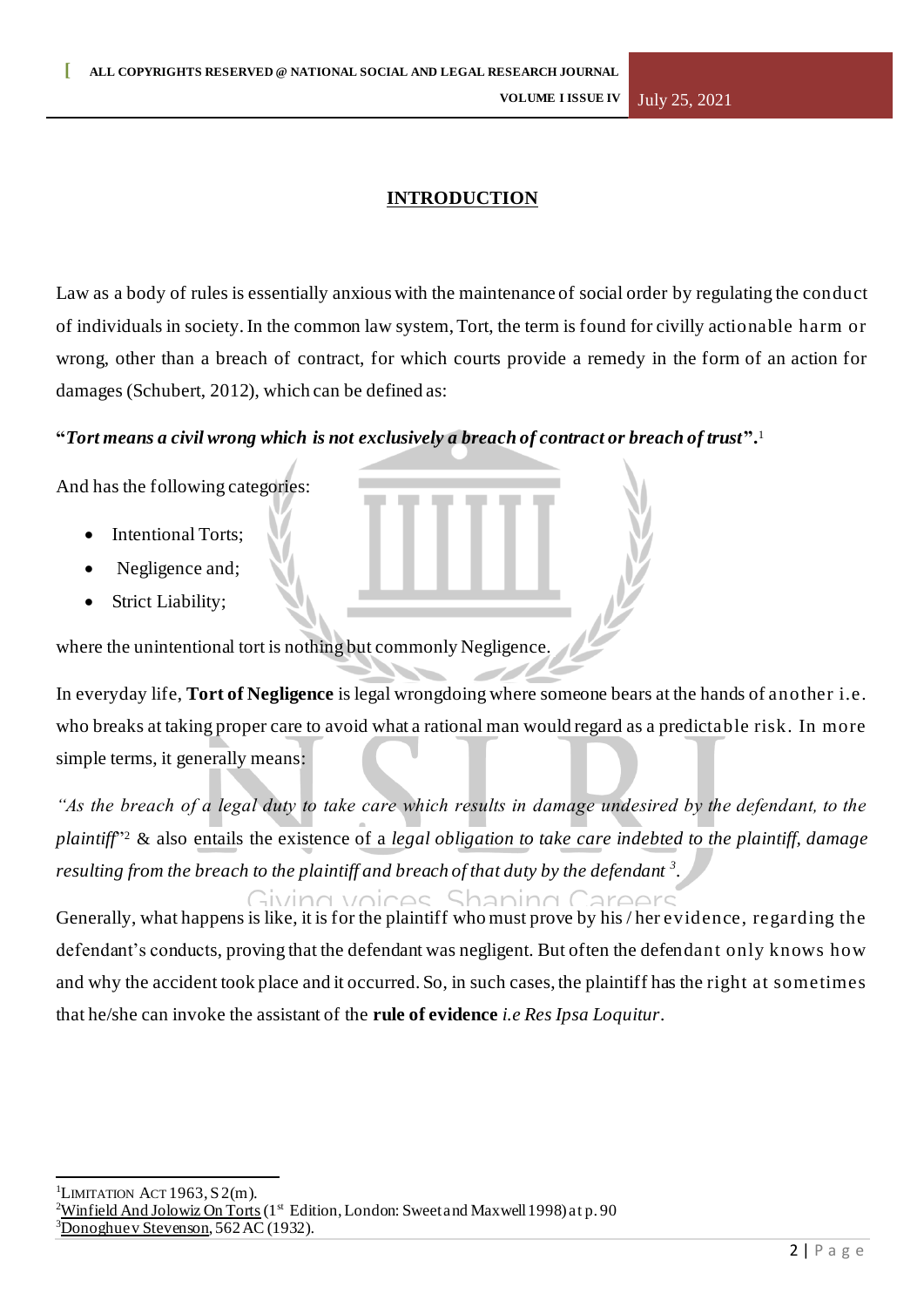## **RESEARCH PROBLEM**

The problem of this study is intended to focus upon the issues related to the defendant and plaintiff regarding the shift of the burden of proof in various circumstances. As this doctrine is one of the most uncertain doctrines to be found in the area of negligence so this paper tries to identify that whether the presumption of this doctrine leads to injustice or not.

#### **RESEARCH OBJECTIVES**

The objective of this paper is to achieve the following:

- To study the effects, essentials, and importance of the application of the principle especially in a case of negligent actions in torts law.
- To identify whether the doctrine is likely to lead to any injustice or not.

#### **RESEARCH QUESTIONS**

- 1) What does the principle of *res ipsa loquitur* mean?
- 2) What is the nature and Purpose of Res ipsa loquitur?
- 3) How does the principle work? VOICES, Shaping Careers
- 4) How does the court execute this doctrine in negligent actions?
- 5) Does this doctrine is likely to result in any kind of injustice?

#### **HYPOTHESIS**

There are various situations where it can be observed that even if the doctrine applies then it doesn't mean that the total burdens shifts to the defendant rather it is still necessary that the plaintiff should prove the facts in such a way that from which conclusion of defendant's negligence may be logically drawn to. However, everything depends upon the situational facts of the case and it can be proved by various case laws.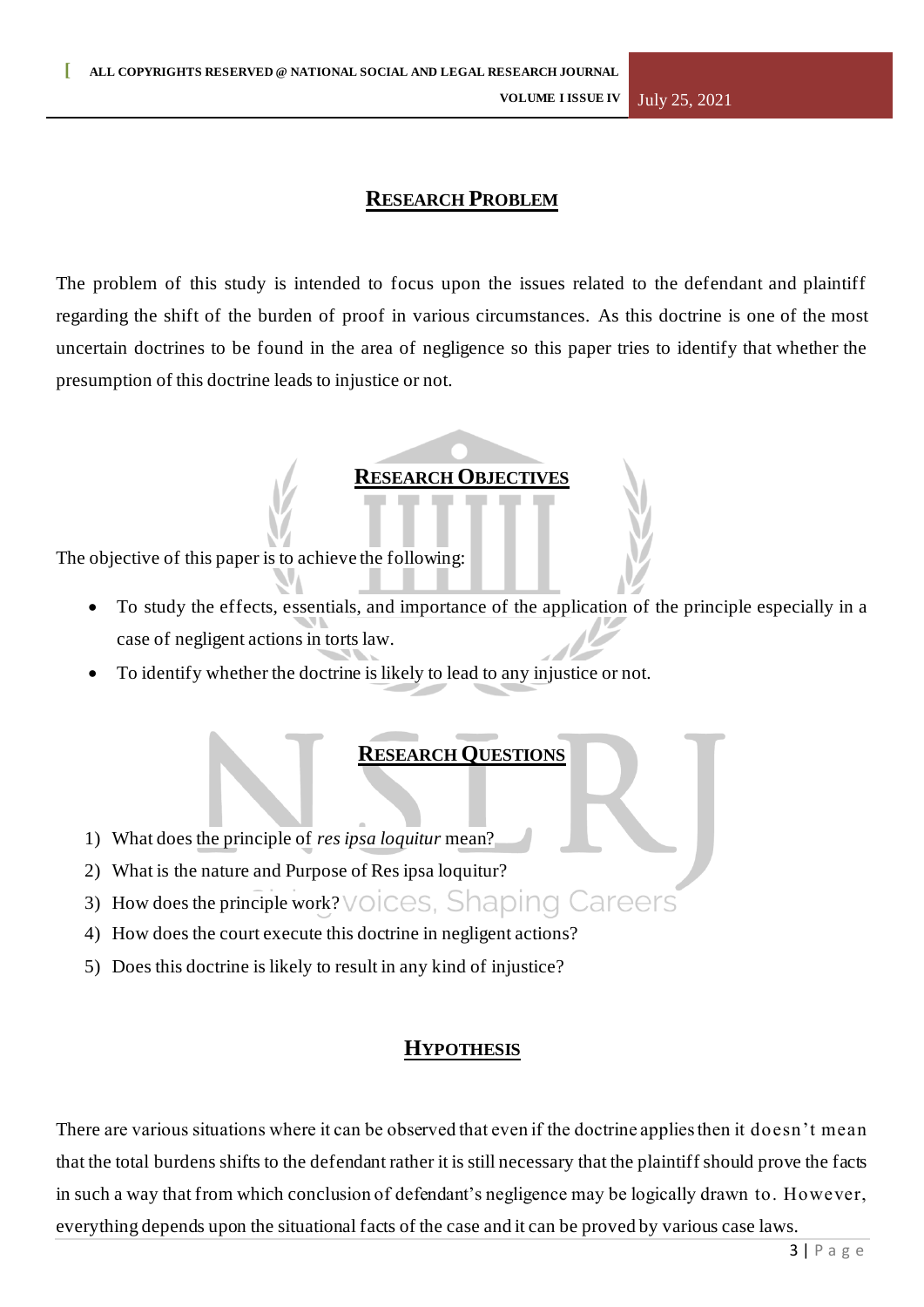## **SCOPE OF THE STUDY**

The paper aims that this doctrine has always aided the honourable courts ensuring that the person who suffers any harm due to the careless fault of others is not only protected but also are compensated with respect of tort of negligence. Further, it briefly discusses that the doctrine doesn't lead to injustice.

## **RESEARCH METHODOLOGY**

By the objectives of this study, the Doctrinal approach has been done primarily with the help of case laws and various judgments. The descriptive and analytical system has been done by the researcher all through the paper. Secondary sources like books, articles, sites have also been implied for the achievement of this undertaking research paper.

Giving voices, Shaping Careers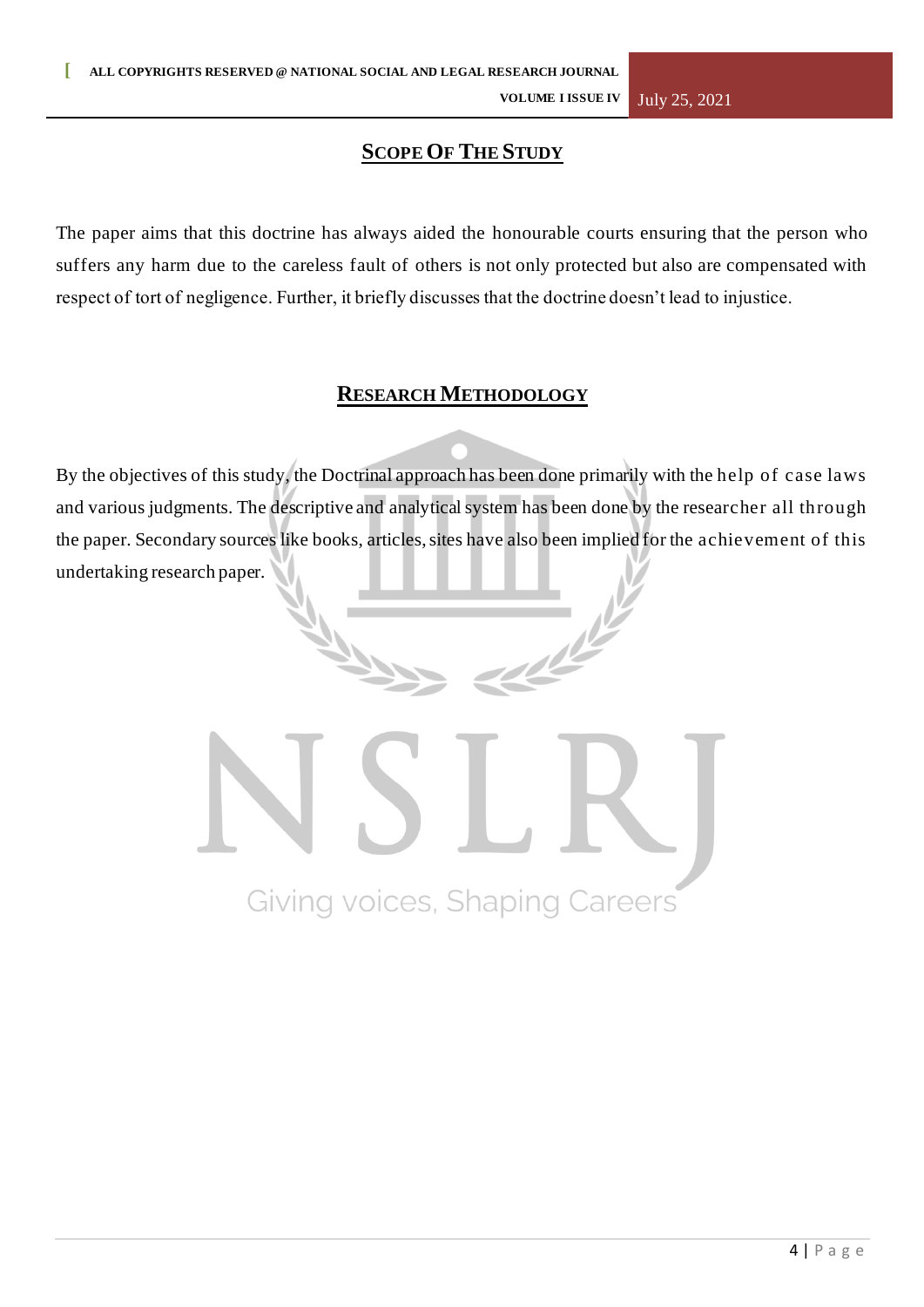## **NATURE OF NEGLIGENCE: NEGLIGENT ACTIONS**

*'Negligence'*, a term is a concept of both the law of torts and an independent tort. As an independent tort, it may be an ingredient of some tort such as trespass and nuisance but it's a separate tort which was originated in the 19th century. In recent times, it is the most important of all torts; where more literature has been written on it than any other tort.

Therefore, not every act of carelessness is actionable under the tort of negligence. The term 'statutory negligence' was coined by *Lord Wright*, where he validated the need for 'damage' as an essential element of actionable negligence.<sup>4</sup>

#### ESSENTIAL ELEMENTS OF NEGLIGENCE**:**

To commit the tort of negligence all three main elements must be proved for the plaintiff to be successful in tort in negligence actions –,

- The defendant owes a duty of care to the plaintiff.
- Breach of that duty by the defendant.
- Damage to the plaintiff resulting from the breach.<sup>5</sup>

## **BRIEF EXAMINATION OF THE ESSENTIAL ELEMENTS:**

#### **1. The defendant owes a duty of care to the plaintiff** Careers dulla.<br>Note

This element is known to be one of the most essential components in the negligence area especially to make a person liable. Universally, in a case of Negligence generally, the liability arises only in a situation where a defendant owes a legal duty to the plaintiff i.e. in the circumstance in which reasonable care must be taken. Therefore, in such circumstances, a lawful question arises i.e. whether in such situations a duty of care exists or not?

Today, the most important concept of the existence of a duty of care is contained in the judgment of **Lord**  Atkin in *Donoghue v.Stevenson*<sup>6</sup>, a remarkable case where the honorable court held that a manufacturer

 $\frac{4}{1}$ Lochgelly Iron and Coal Co v. Mcmullan, A. C. 1 at p. 25 (1934).

<sup>5</sup> Royal Ade Ltd. v. National Oil and Chemical Marketing Company Plc, (2004) 117 LRCN 3899 S.C. 3904 (India).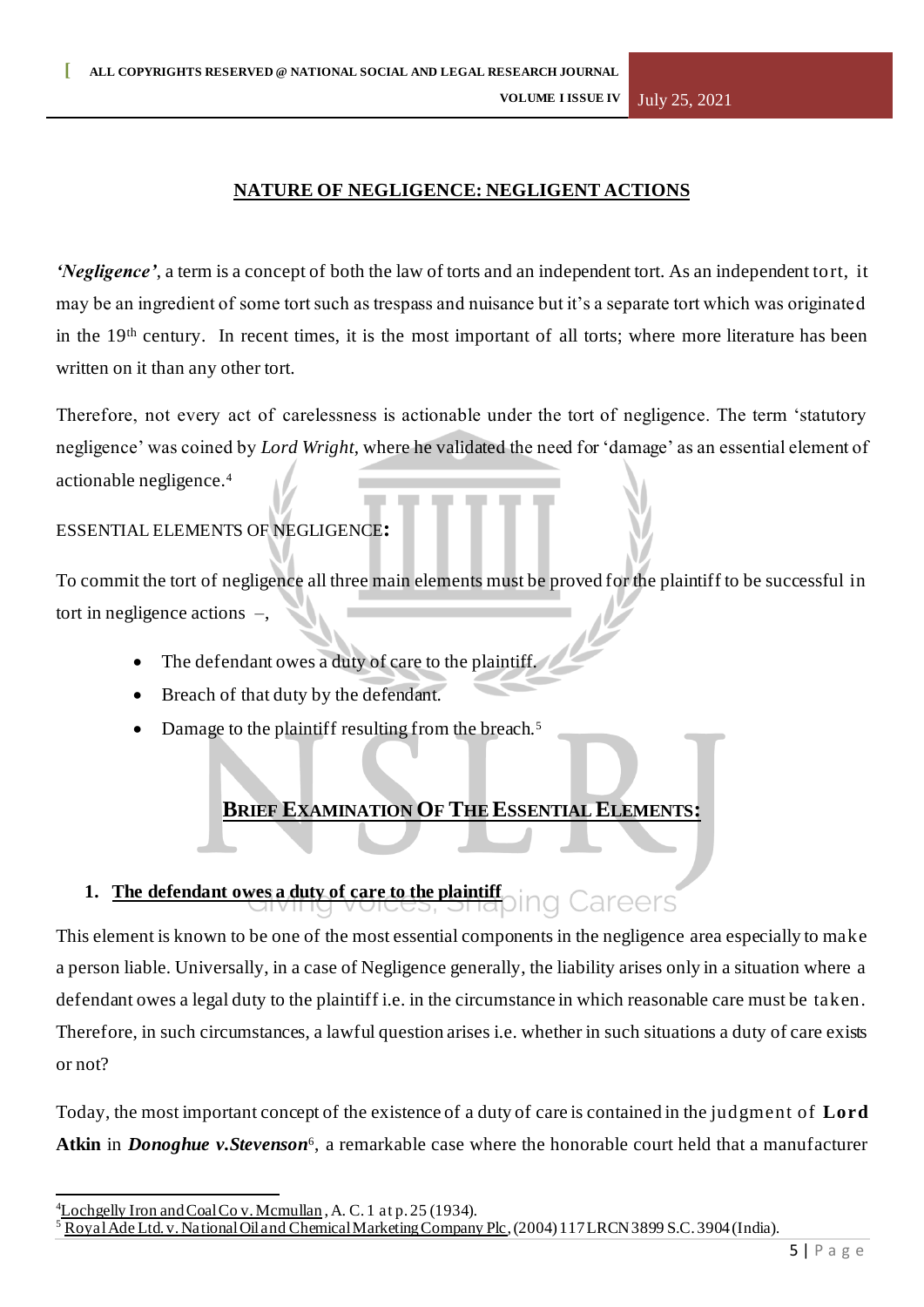owes care of duty to the ultimates costumer i.e it is their duty to look after the article manufactured by them causes no harm and is free from any kind of defect.

Furthermore, the house of Lords also went ahead in laying down the neighbor principle i.e the reasonable *foreseeability test* which guides the court in determining the situations of breach of duty.

## **2. The Breach Of Duty by the defendant:**

This element of Negligence decides whether or not the defendant was negligent. The Law has set some sets of standards in considering whether or not the defendant falls in the breach of duty of care. This Standard is nothing but the standard of care which a reasonable layman could take in circumstances. This supports the opinion of *Anderson B***.** in the case of *Blyth v. Birmingham Water Works Co.,* where he stated that:

*"Negligence is the omission to do something which a reasonable man, guided upon those considerations which ordinarily regulate the conduct of human attains, would do or doing something which a prudent and reasonable man would not do."<sup>7</sup>*

Again, the concept of foreseeability is relevant in estimating whether or not the conduct of the defendant lies below what is expected of the reasonable layman man. Though it is not the only factor, however, for the degree of care varies according to the circumstances which the law requires persons to observe in the conduct of their affairs.

#### **3. Damage to the Plaintiff: Result of Breach**

Negligence is not *actionable per se* but upon proof of actual damage. Thus, the plaintiff must prove that the defendant is liable for the damage he/she suffered in law. In other words, for every damage, a plaintiff does not recover compensation which he sustains due to the result of the defendants' breach of duty. The plaintiff will fail if the court estimates that the damage is too minute or that the injury he/she sustained was not a consequence of the defendant's breach of duty of care.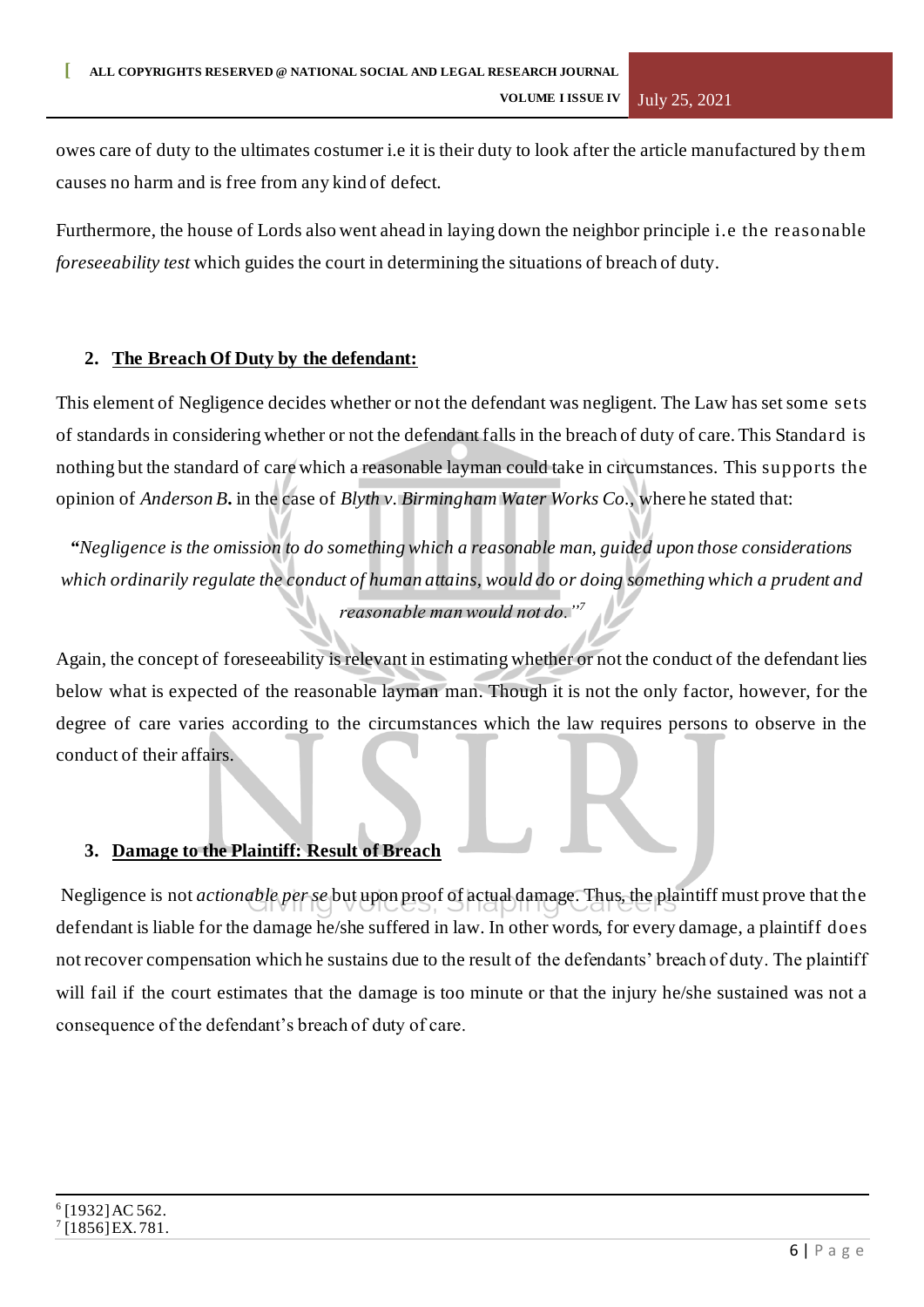## **NATURE AND APPLICATION OF THE PRINCIPLE OF RES IPSA LOQUITUR IN NEGLIGENCE ACTIONS**

## **MEANING**

The doctrine of **RES IPSA LOQUITUR** may appear simple on its face, but is one of the most uncertain doctrines to be found in the negligence area. In a simple concept, it is for the plaintiff to prove that the negligence was on the defendant's part. <sup>8</sup>

Res ipsa loquitur has been defined as:

#### **"***A common-sense appraisal of the probative value of circumstantial evidence,***" <sup>9</sup>**

This doctrine was first introduced into Anglo-American law in 1863 in the English case of *Byrne v. Boadle*. <sup>10</sup> which stated that this doctrine is a procedural device whereby the plaintiff need not need to factually establish a *prima facie* case of negligence, an inference of negligence is logically deduced from the *neutral circumstantial evidence* introduced. alle

## **NATURE AND PURPOSEOF THEDOCTRINEOF RESIPSA LOQUITUR**

Unlike negligence per se, Res Ipsa Loquitur does **NOT** conclusively governs whether the defendant is liable for negligence or not. Res Ipsa Loquitur should be thought in deciding of liability as purely a form of circumstantial evidence. The maxim is nothing more than just a rule of evidence affecting the onus of proof. It is just based on common sense, and *its purpose is to ultimately provide justice* which is to be done when the facts bearing on causation and the care are at the outset unknown to the plaintiff exercised by the defendant and are, or should to be within the understanding of the defendant. <sup>11</sup>

Furthermore, the doctrine of Res Ipsa Loquitur is the result of that when the thing is shown to be under the control of the defendant, and the accident is such as in the normal course of things does not happen if those who have control use proper care, it supplies reasonable evidence, in the truancy of clarification by the

<sup>8</sup>Narayan Puno v. Kishore Tanu*,*(1979) A.I.R. Goa 17 (India).

*<sup>9</sup> Galbraith v. Busch* , 267 N.Y. 230, 234, 196 N.E. 36, 38 (1935).

<sup>10</sup> 159 Eng. Rep. 299 (Ex. 1863). See BULMAN, RES IPSA LOQUITUR-WHEN DOES IT APPLY? 1961 INs. L.J. 20, 21.

<sup>&</sup>lt;sup>11</sup>Per Adefarasin Ag. C.J. in Akintola v. Guffanti & Co. Ltd.. 5 CCHC 671 at 673 (1974).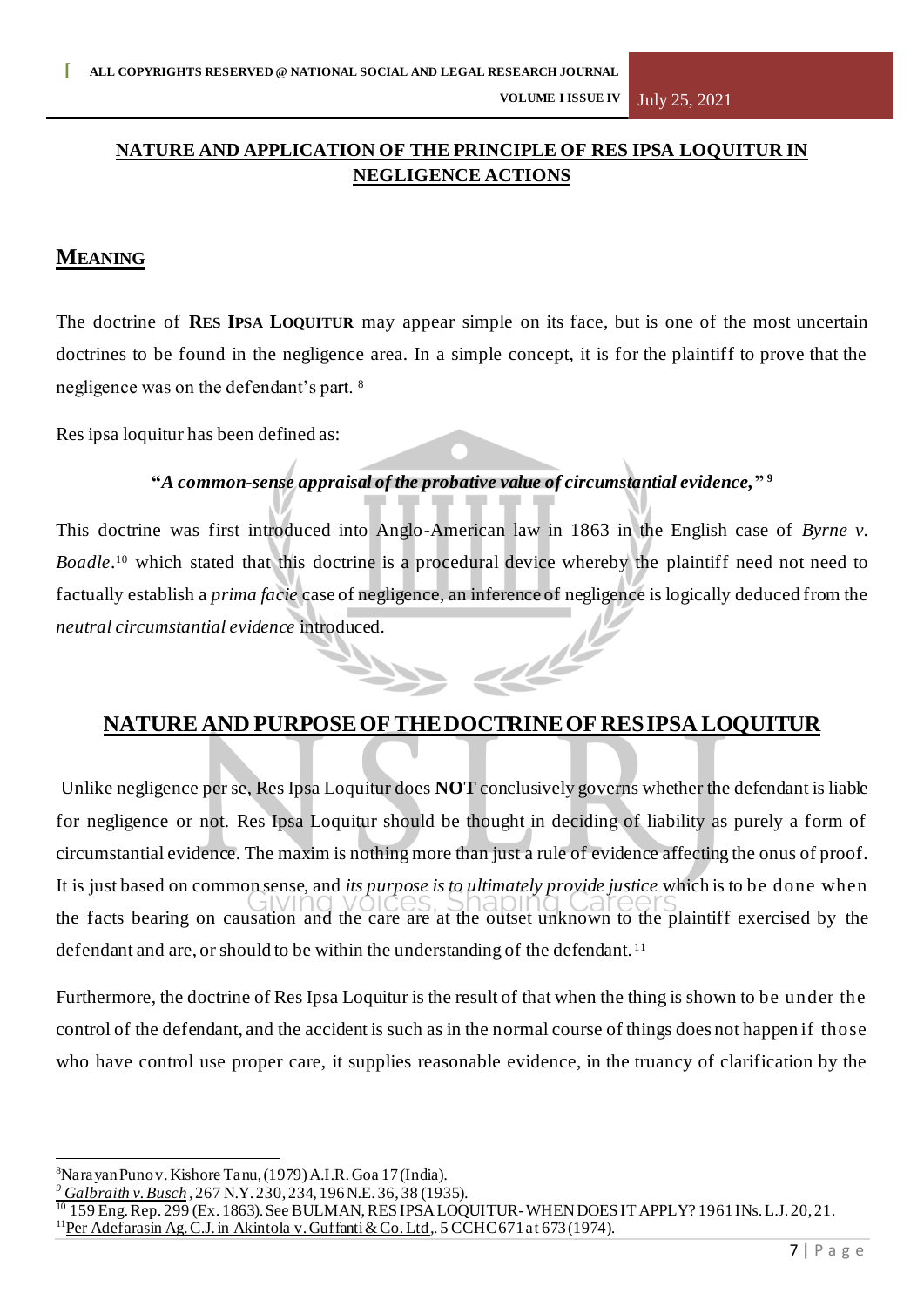defendant, that the accident arose from the want of care. <sup>12</sup>This highlights certain requirements that the plaintiff must prove before he/she can successfully rely on the doctrine <sup>13</sup> .

To depend on this doctrine, the plaintiff must prove

- that an accident has been taken place;
- that the defendant had complete control of the instrumentality which caused the accident both before and at the time of the accident, and
- that if the defendant would have used ordinary care, the accident would not have happened. <sup>14</sup>

From the above points, it is a question of fact in each case as to,

## *Whether the thing causing the accident was under the defendant's control or not?*

It does not mean that the doctrine is restricted to circumstances wherein the defendant has actual control but includes that circumstances where the defendant has the right to the power of the instrumentality. Negligence driving is the most case, where the motor vehicle's driver will be presumed to have plenty sufficient power of control over his/her vehicle and the surrounding circumstances will lead to the attraction of this doctrine.

Again, in a circumstance where the activity causing the damage was under the power of one of the servants of the defendant and where it is difficult or the plaintiff is unable to find that the particular servant had the control, then, he/she may still invoke the Res Ipsa loquitur doctrine to make the defendant vicariously liable.

For example, one of the authorities of a hospital is held liable for his/her negligent treatment of the patient even though the patient failed at showing which hospital staff was responsible.<sup>15</sup> alving voices, Snaping Careers

On the other hand, negligence will be assumed where the common meet of mankind shows that the type of accident that has occurred would not ordinarily have happened unless the defendant had been inattentive.

 $12$ Wacc Ltd. v. Caroline Poultry Farms, 2 NWLR P. 205 (2000).

<sup>&</sup>lt;sup>13</sup> Res ipsa loquitur: the extent to which plaintiff may establish, negligence, 42 ST. JOHN'S LAW REVIEW (January, 1968).

<sup>14</sup> Gerhart v. Southern Cal. Gas Co*.,* 56 Cal. App. 2d 425, 132 P.2d 874 (1942).

Compare Kassidy v. Ministry Of Health, 2 KB 343 (1951).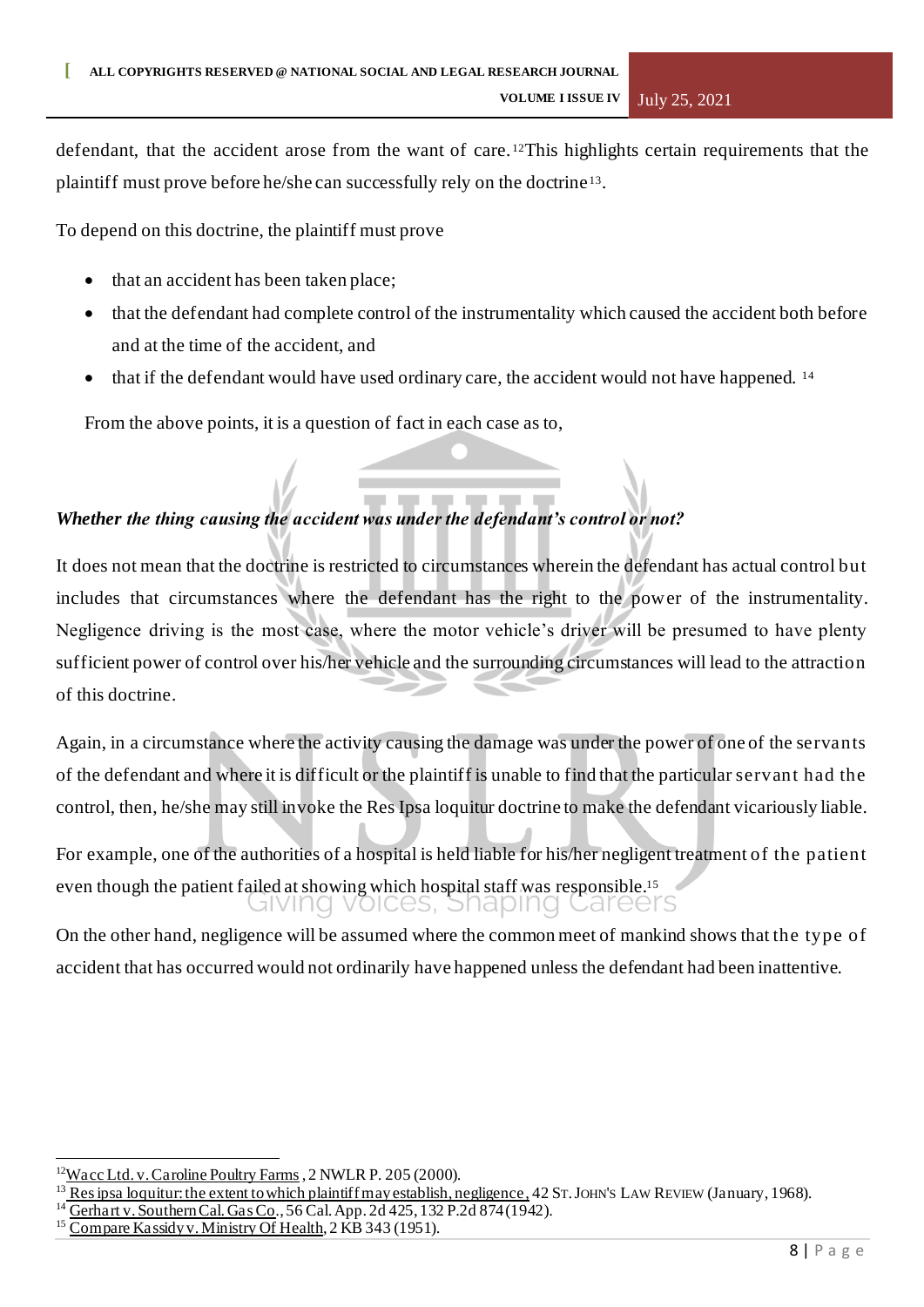## **APPLICATIONOF THEDOCTRINEOF RES IPSA LOQUITUR IN NEGLIGENTACTIONS**

The doctrine of Res Ipsa Loquitur has been victoriously applied in some cases like where the maxim applies, it shifts the onus/burden of proof from the plaintiff to the defendant to show either that the coincidence wa s due to a specific cause which did not involve negligence on his part or that he had used rational care in the matter.<sup>16</sup>

Furthermore, the effect of the acknowledgment of the doctrine is to afford prima facie (at first sight), proof of negligence. Thus, in *Ibekendu v. Ike***, <sup>17</sup>** the respondent as plaintiff sued the appellant at the High Court profess compensation for injuries suffered in a mishap caused by the negligence of the appellants. The said mishap occurred when the haice-bus driven by the appellant skewed from its side of the road to the other side and hit the respondent who was walking by the side of the highway. The bus eventually ended up in a trench along the road. The court held that these facts raised a prima facie, presumption of negligence which automatically brings in to take part in the doctrine of Res Ipsa Loquitur, thereby shifting the burden on the appellant to provide an acceptable and trustworthy explanation to show why it happened.

Reciprocally, the doctrine will not apply where the facts proved are equally steady with the mishap as with negligence and where there is evidence of how the accident happened and the difficulty arises merely f rom an inability to allocate blame18. Therefore, where the cause of the accident is known, the doctrine of Res Ipsa Loquitur will not apply. In such a case, the plaintiff will only be required to plead and prove the particulars of the defendant's negligence.<sup>19</sup> However, a plaintiff may plead and rely upon the doctrine of Res Ipsa Loquitur in the alternative to the particulars of negligence already pleaded which was confirmed by the Court of Appeal in the case of *Flash Fixed Odds Ltd. v. Akatugba*, 20

Giving voices. Shaping Careers Additionally, it is ordinary for the defendant to attempt to rebut the reasoning of negligence by contending that the mishap was caused by some factors beyond his control; such as a skid, tire burst, or a latent defect in his vehicle, etc. Thus in*, Aniechebe v. Onyekwe*, <sup>21</sup> the defendant's plea that the U-bolt of his vehicle suddenly broke because of a latent defect also failed. The court held, in that case, that for the plea to succeed, the defendant had to go further to show that he had taken all reasonable precautions to ensure that the U-bolts were in satisfactory condition and that the vehicle was in a fit mechanical state to be on the road.

<sup>&</sup>lt;sup>16</sup> Compare Moore v. Fox & Sons Ltd., 1 QB 596 (1956).

<sup>17</sup> [1993] 5 NWLR (Pt. 299) 287.

<sup>&</sup>lt;sup>18</sup>W.A.C.C. Ltd. v. Caroline Poultry Farm Ltd., 2 NWLR 197 (2000),

<sup>&</sup>lt;sup>19</sup>I.J. Udofa, "Law Of Torts In Nigeria" Uyo: Esquire Publishers, 118-119 (2005).

 $20$  [2001] FWLR (Pt. 76) 709 at 727.

 $^{21}$  [1967] 1 All NLR 311.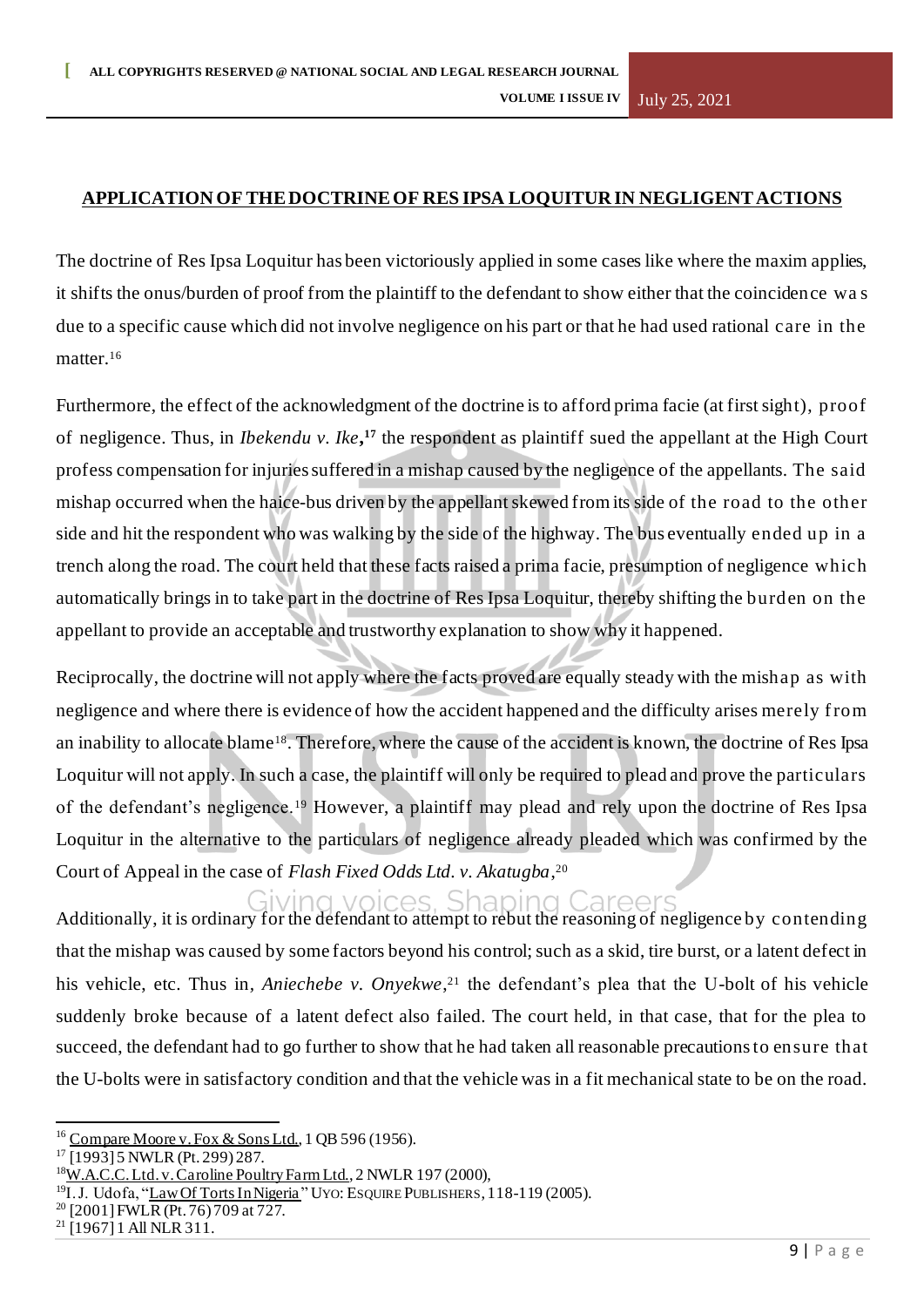## **DOES THE DOCTRINE IS LIKELY TO RESULT IN ANY INJUSTICE?**

Once every essential element of the doctrine are satisfied, then the court is allowed to deduce negligence on the part of the defendant in the truancy of a satisfactory explanation in the circumstances of the case.

Due to this very reason, it is noted that the doctrine of res Ipsa Loquitur does not likely to result in any kin d of injustice as it is evidential presumption sometimes turn to in truancy of evidence but it is not to be applied in the availability of evidence. Furthermore, it is not applicable in cases where there is an unexplained accident that may be attributable to one of several causes for some of which the defendant is not responsible. This was seen in the case of *Cooper v. Horn<sup>22</sup> .*

## **CIRCUMSTANCES UNDER WHICH THE PRESUMPTION OF RES IPSA LOQUITUR WILL RESULT**

INTO INJUSTICE: The doctrine would result in injustice if there would be contributory negligence on the part of the plaintiff. In the case of *Stillman v Norfolk & Co<sup>23</sup>* , it was held that if the plaintiff contributed to the accident, the accident, the inference that the negligence leading to it was the defendant's is undermined besides; res ipsa loquitur dates from the era of contributory negligence when any negligence by the plaintiff barred recovery even if the defendant was negligent.

If we find from your reflection of all the corroboration that the defendant has proved both of the premise required of him, and if you find that the plaintiff's contributory negligence was greater than the total coming cause of the injury or damage for which retrieval is sought, then the adjudication shall be for the defendant<sup>24</sup>.

Might be so clear that no sensible person could break to accept it. If the defendant is hushed, the court can direct a judgment for the plaintiff if the deduction is so powerful that sensible jurors could not rea ch any further closure. Where the court considers the question of negligence, it can choose that the reality does not

<sup>22</sup> [1994] 248 Va. 417, 448 S.E.2d 403.

<sup>&</sup>lt;sup>23</sup> [1988] ALL ER 268.

Arafat Makamba Jr., 'Does the doctrine of Res ipsa loquitur likely to result in any Injustice?', https://www.academia.edu/6997271/Does\_the\_doctrine\_of\_Res\_Ipsa\_Loquitur\_and\_its\_applicability\_likely\_to\_results\_into\_Inju stice.